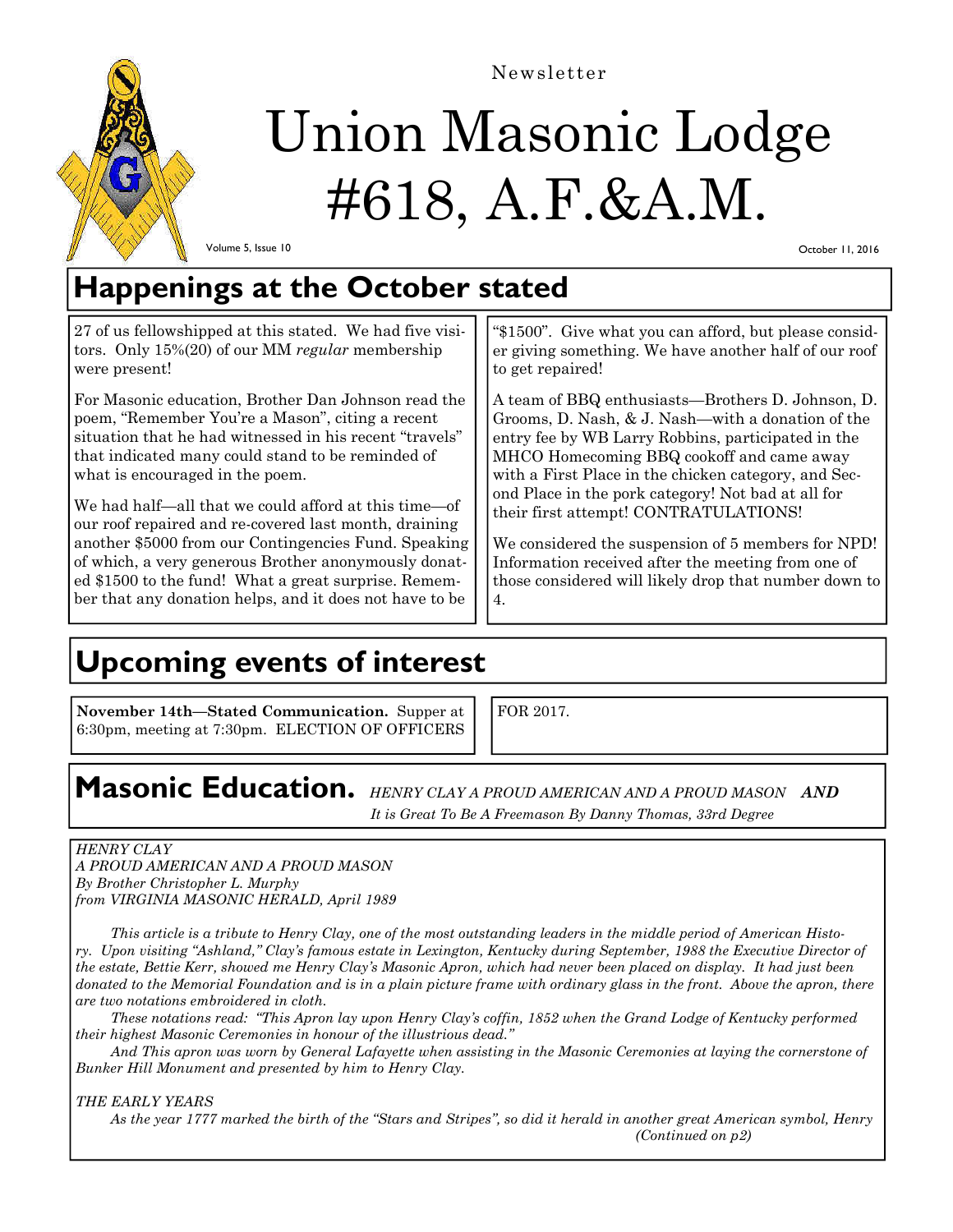| October Birthdays (by age)                                                                                                                                                         |                                                                                                                                                             |                                                                                                                                                                        |
|------------------------------------------------------------------------------------------------------------------------------------------------------------------------------------|-------------------------------------------------------------------------------------------------------------------------------------------------------------|------------------------------------------------------------------------------------------------------------------------------------------------------------------------|
| <b>AGE / BIRTH DATE REPORT</b><br>(sorted by age on birth date)<br>91 10/24/1925 BYRON H. BEATTY<br>178 10/09/1938 JIMMIE BARBEE<br>73 10/20/1943 KENNETH W.<br><b>HARTSELL SR</b> | 71 10/02/1945 THOMAS M. LITTLE<br>70 10/16/1946 JOHN G. HATH-<br><b>COCK</b><br>68 10/24/1948 WILLIAM O.<br><b>BLACK JR</b><br>59 10/11/1957 DON A. LAMBERT | 56 10/26/1960 ROBERT C.<br><b>MCEACHERN</b><br>54 10/14/1962 JEFFREY L. AB-<br><b>SHER</b><br>51 10/05/1965 AUGUSTUS N.<br><b>JAMES</b><br>25 10/30/1991 DAVID G. NASH |
| November Birthdays (by age)<br>64 11/06/1952 RONNIE J. MOR-<br><b>AGE / BIRTH DATE REPORT</b><br>$6011/27/1956$ DAVID F                                                            |                                                                                                                                                             |                                                                                                                                                                        |

**(sorted by age on birth date)** 

64 11/06/1952 RONNIE J. MOR-GAN

60 11/27/1956 DAVID E.

66 11/21/1950 VINCENT J. D'ANDREA

62 11/05/1954 DENNIS R. KIKER

FLOYD

23 11/16/1993 JOHN R. NASH

*(Continued from p1)* 

*Clay. It was also the year that the Marquis de Lafayette arrived in America. And as the Marquis huddled at Valley Forge with George Washington and his ragged army, the infant Henry slept in his mother's arms, unaware of the struggles taking place to effect yet another birth - the United States of America.* 

*It was this country that Henry Clay was destined to serve with a passion and ambition which has had few equals. He took up the study of law at an early age and shortly after his twentieth birthday was admitted to the bar in Virginia.* 

*He thereupon moved to Lexington, Kentucky and swiftly rose to become the best criminal lawyer in the state. It was Clay who later successfully defended Aaron Burr in a grand jury investigation, and many other notable clients in both criminal and civil cases.* 

## *POLITICAL LIFE*

*Clay's political life began shortly after he arrived in Lexington. An excellent speaker, and man of dynamic action, he won the confidence of the Republic voters and in 1803 was elected to the Kentucky legislature. Then his appointment to serve an unexpired term in the U.S. Senate in 1806 provided national exposure for his political genius. From this point on, he exerted a tremendous influence in the direction of his country.* 

In all, Clay served as the U.S. Senator from Kentucky for nearly fifteen years. In addition, he served in the U.S. House of *Representatives for thirteen years and was speaker of the House. He was one of the negotiators of the Treaty of Ghent, which ended the war of 1812, and served as Secretary of State under President John Quincy Adams.* 

*Clay's remarkable skill in effecting a compromise between differing political factions earned him the reputation as "The Great Compromiser." Indeed, largely through his efforts, the Civil War was delayed for a decade. In his connection, historians have reasoned that had the war broken out ten years earlier, it is probable that the South would have won. This is because the strength of the North was far less at that time.* 

*Clay's distinguished political career established him three times as a candidate for the presidency of the United States. Much to his disappointment, however, the scales never tipped in his favor. True to his character, he consoled himself with his now famous statement, "I would rather be right than be President."* 

In his personal life, Henry Clay was a man of considerable wealth and social position. He and his wife, Lucretia had *eleven children (six daughters and five sons). Of these, only four sons outlived him. His direct line ended in 1887 with the death of his son, John M Clay. Henry loved his home, "Ashland," a stately mansion on some 600 acres of beautiful Kentucky countryside.* 

*He was fond of cards, horse racing, and appreciated fine liquor. A stroll through the old "Ashland" house also reveals exquisite taste in furnishings and decorations. An unusual "conversion seat"[editor comment, "conversation seat"] (a couch shaped like a backward "S:) in the master bedroom echoes the intimacy he shared with his wife, Lucretia.* 

*Of his home, Clay once wrote to a friend: "I am in one respect better off than Moses. He died in sight of, and without reaching the Promised Land. I occupy as good a farm as any he would have found had he reached it, and "Ashland" has been acquired not by hereditary descent but by my own labours."* 

*The Clays used their home to entertain many prominent people of the time. Such include the Marquis de Lafayette, James Monroe, William Henry Harrison, Martin Van Buren, and Abraham Lincoln. A young girl, Mary Todd, who lived in the area and frequently visited the Ashland estate, became Lincoln's wife.* 

 *(Continued on p3)*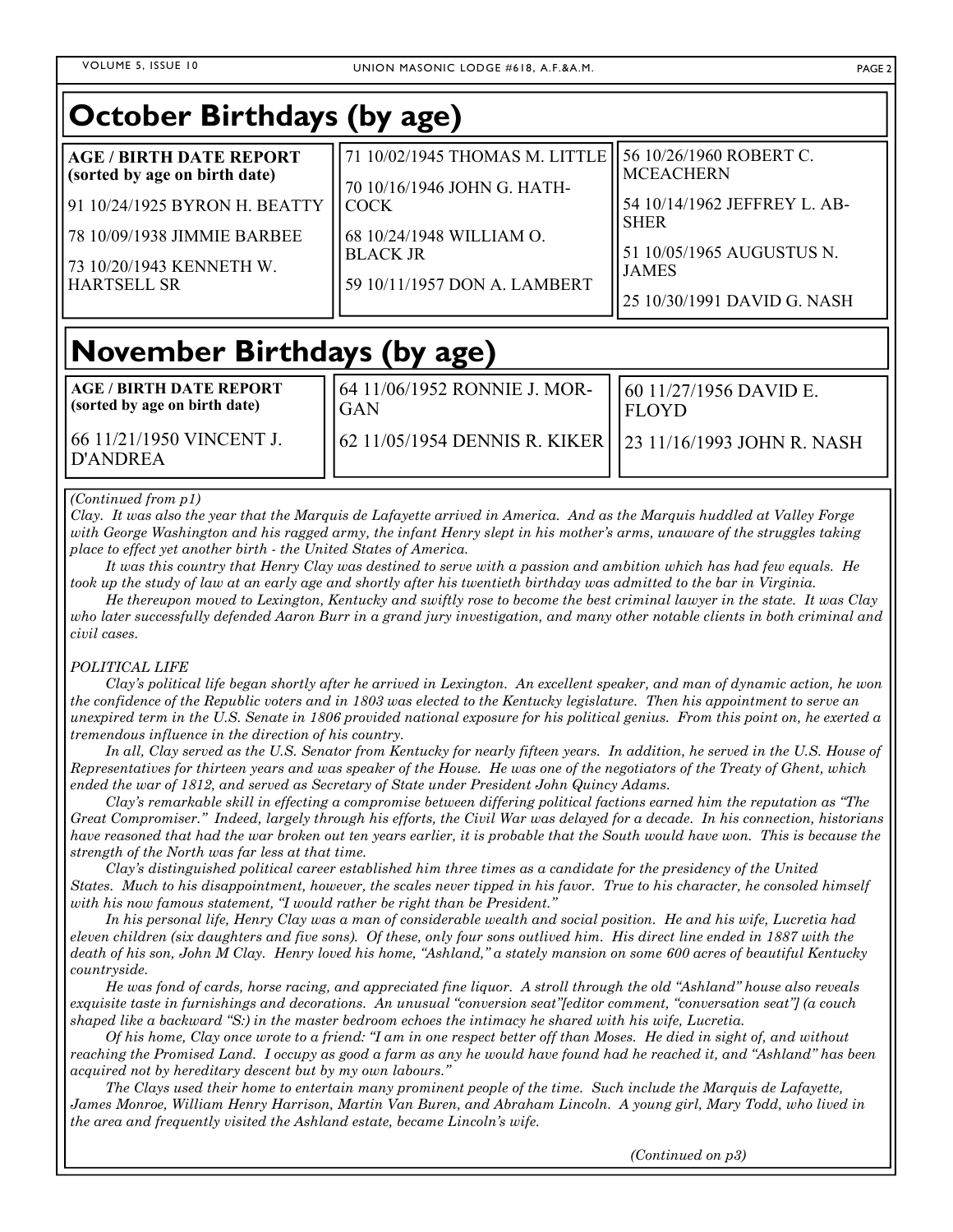#### *(Continued from p2) MASONIC LIFE*

*Remarkably, Henry Clay found time to be very active in the Masonic Order. His membership, however, is not unusual as many prominent people of that period were Freemasons. Clay received his Masonic Degrees in Lexington Lodge No. 1,*  Lexington, Kentucky sometime between 1798 and 1801. He served as the Master of this Lodge and was the Grand Orator of *the Grand Lodge of Kentucky in 1806, 1807, and 1809. Later (1820) he became the Grand Master of Kentucky. He was an active member of a Masonic conference held in the senate chambers, Washington, D.C., on March9, 1822 - the only Masonic meeting on record ever held in that room. Also, records indicate that he was present at the Grand Lodge sessions in 1829 and that he was made an honorary member of Saint John's Lodge No. 1, New York City, New York.* 

*Henry Clay valued his association with the Masonic Order and gave it a very high priority in his life. Although, ironically, he supported and became secretary of state for John Quincy Adams, a noted Anti-Mason, Clay never deviated in his belief of the principles of Freemasonry.* 

*When questioned on his view relative to Freemasonry he said:* 

*"I would not denounce and formally renounce it (Freemasonry) to be made President of the United States." Knowing Henry Clay's passion, dedication, and complete personal commitment to that goal, what he said is probably one of the greatest compliments ever paid to the Masonic Order.* 

#### *THE FINAL TRIUMPH*

*Henry Clay passed on to the Grand Lodge above on June 29, 1852. He was in the National Hotel, Washington D.C., at the time and the cause of death was attributed to tuberculosis. He was buried in Lexington with Masonic honors. His monument was Masonically dedicated on July 4, 1858. In the year 1900, he was elected to the U. S. Hall of Fame. There were 234 nominees. Clay was one of the 29 selected for this honor.* 

*\_ \_ \_ \_ \_ \_ \_ \_ \_ \_ \_ \_ \_ \_ \_ \_ \_ \_ \_ \_ \_ \_ \_ \_ \_ \_ \_ \_ \_ \_ \_ \_ \_\_ \_ \_ \_ \_ \_ \_ \_ \_ \_ \_ \_ \_ \_ \_ \_ \_ \_ \_ \_ \_ \_ \_ \_ \_ \_ \_ \_ \_ \_ \_ \_ \_ \_ \_ \_ \_ \_ \_ \_ \_* 

#### **IT IS GREAT TO BE A FREEMASON BY DANNY THOMAS, 33RD DEGREE (FROM THE OCTOBER 1990 FRESNO SCOTTISH RITE BULLETIN WITH CREDIT TO KANSAS MASONIC BULLETIN)**

The years found me an admirer of the great work the Masonic Order has been doing in making this world a better place for all of us to live. I have, for a long time, desired to be one of you and rejoice that now I can proudly boast of my membership in one of the world's greatest fraternal associations. I am grateful for those individuals who have in quiet ways motivated me in my work on behalf of unfortunate children. I am grateful for the high moment in my life when the doors of Freemasonry were opened to me. Since then I have had many pleasant times of fraternal fellowship and even opportunities for service in the work of many branches of Freemasonry.

Our Order, for now I can say, "our order," teaches, "the brotherhood of man under the fatherhood of Cod" and this is great! The world needs so desperately to discover the value of this great truth in human relationships and world affairs. It is also a truth that will motivate men and women to continue to explore avenues of service and areas of common concerns in order to restore a measure of sanity to the madness of our day and to enrich the quality of life for all peoples everywhere. Now I join hands and heart with you in all your endeavors of philanthropy and say we must not slacken our efforts "to do good to all," especially those with needs that will not be met if we fail in our common task of service to humanity.

 On stage, screen, platform, and in private life I have always sought to bring a smile to the face of others and put a little joy in their lives. I am grateful now for the larger opportunity which is mine to adopt the tenets of Freemasonry as my own and hopefully be able to have a small part in spreading Masonry's message of love and caring to a larger audience, for wherever I go, I will be proud to tell others of my work and concern in behalf of all that you are doing, unselfishly, for others.

 Someone once asked me why did I want to be a Mason and my reply was: "Because Masons care for those who cannot care for themselves." The Shriners have always been a favorite of mine because of their work for crippled and burned children. Also I am excited about efforts proposed at the recent Conference of Grand Masters in regard to drug abuse among young people.

It is great to be a Freemason! I am proud of what we are doing I shall assist in every way I can our work of mercy, and it doesn't hurt to be a Brother with a "big mouth and lots of television cameras" to help get the message across. Masons are people of goodwill who want to "keep our kids alive" and we are doing this

throughout the world. Our purpose is noble and humanitarian. Our labors will be crowned with success, for as Freemasons we will bring to our mission the best we have, regardless of what it demands from us in the way of sacrifice and service. We will make sure that in the tomorrows, life will be better for those who suffer today.

 I was a Freemason in my heart long before I was accepted as a member in this great Fraternity. I was an outsider but now I am one of you, and the remaining years of my life will be spent in seeking in some small way to say to all: "Thank you for making me a Freemason." I want always to make you laugh but I trust that I will also make you

(Continued on p4)